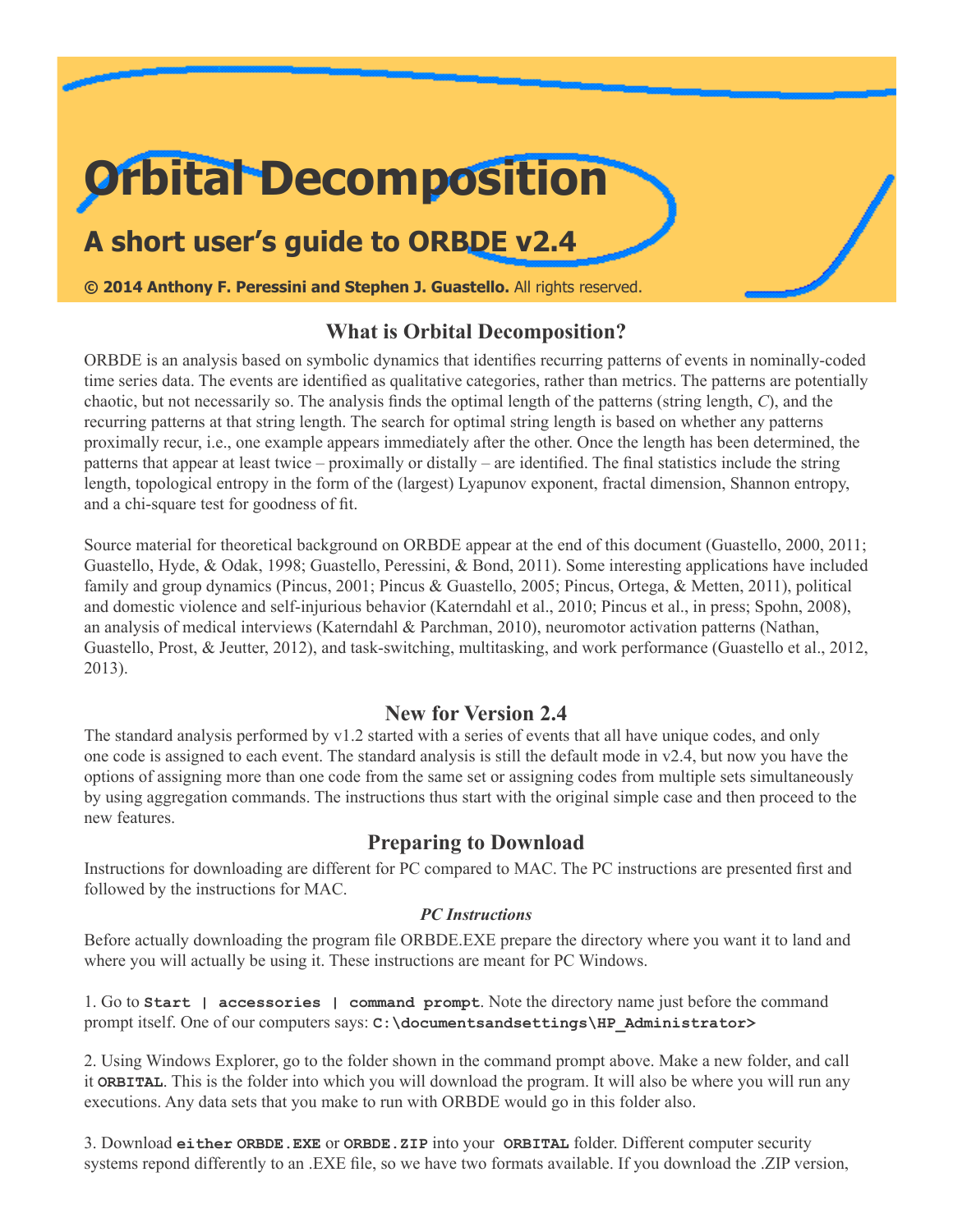you will need to unpack the file **ORBDE.EXE** from it.

4. Download the test data sets **data1.txt**, **evendemo.txt** and **ragdemo.txt**.

## *MAC Instructions*

Before actually downloading the program file **orbde** (which is a Unix executable) prepare the folder where you want it to land and where you will actually be using it. These instructions are meant for Mac OS X.

1. Open a console window by clicking on **Console** from in your **Applications | Utilities** folder. At this point the current directory in the console window will be the current user's home folder. It may be show in the prompt which might say something like **macpro:~ tony** which indicates the home directory on the machine named MacPro is called "tony."

2. Next you will create an ORBDE working folder in one of the follwoing two ways. Option 1: use **Finder** to navigate to your home folder (in our example "Tony"), which usually has a shortcut to it on the side panel of the **Finder** window, and then click on the **File | New Folder** option at the top of the **Finder** window and create a new folder, and call it **orbital**. Option 2: From within the console window type at the command prompt **mkdir orbital** noting that there is a space between "mkdir" and "orbital". This will create a subfolder called "orbital" within your home folder. This is the folder into which you will download the ORBDE program. It will also be where you will run it. Any data sets that you make to run with ORBDE and its output would go in this folder also.

3. Download either **orbde** or **orbde.zip** into your **orbital** folder. Different computer security systems repond differently to an executable file, so we have two formats available. If you download the .ZIP version, you will need to unpack the executable file **orbde** from it.

4. Download the test data sets **data1.txt**, **evendemo.txt** and **ragdemo.txt**.

## **Run the Program**

Once again we start with the PC instructions, which are followed by modifications for MAC. The PC instructions begin with the standard mode, which are followed by instructions for using the new aggregation commands.

## *Standard Mode*

## *PC Instructions*

5. Go back to #1. Enter **cd orbital** at the command prompt. The directory will change to your new orbital directory.

6. To the run the program itself, enter the following command at the prompt:

## **orbde\_ data1.txt\_ -p\_5\_ -cnz\_ > newout.txt**

The subcommand **data1.txt** identifies the data set that you want analyzed. The subcommand **–p\_5** produces preliminary calculations for string lengths up to the number given, 5 in this case. You can change this number. The gray underbar (\_) is a required space. Do not type the underbar itself. The hyphen (-) is a required keystroke, however.

The subcommand **–cnz** produces the final statistics for string lengths where the trace of the solution matrix does not equal zero. This is a recommended default. If you want to change it, the syntax is **–c\_#** where **#** is the string length of choice. This version of the subcommand will produce final statistics up to and including the string length of the size you specify in # (change # to a numeral). Although **–p** and **–c** are not required to run the program, neglecting them could produce voluminous output that could be, uh, not worth keeping.

The pipe **>** means put it in an output file instead of printing to the screen, and **newout.txt** is a sample name for an output file. The data and output files are in ASCII, and the extension **.txt** in the files names is required. When the computation is finished and the output file is created, ORBDE returns the DOS prompt.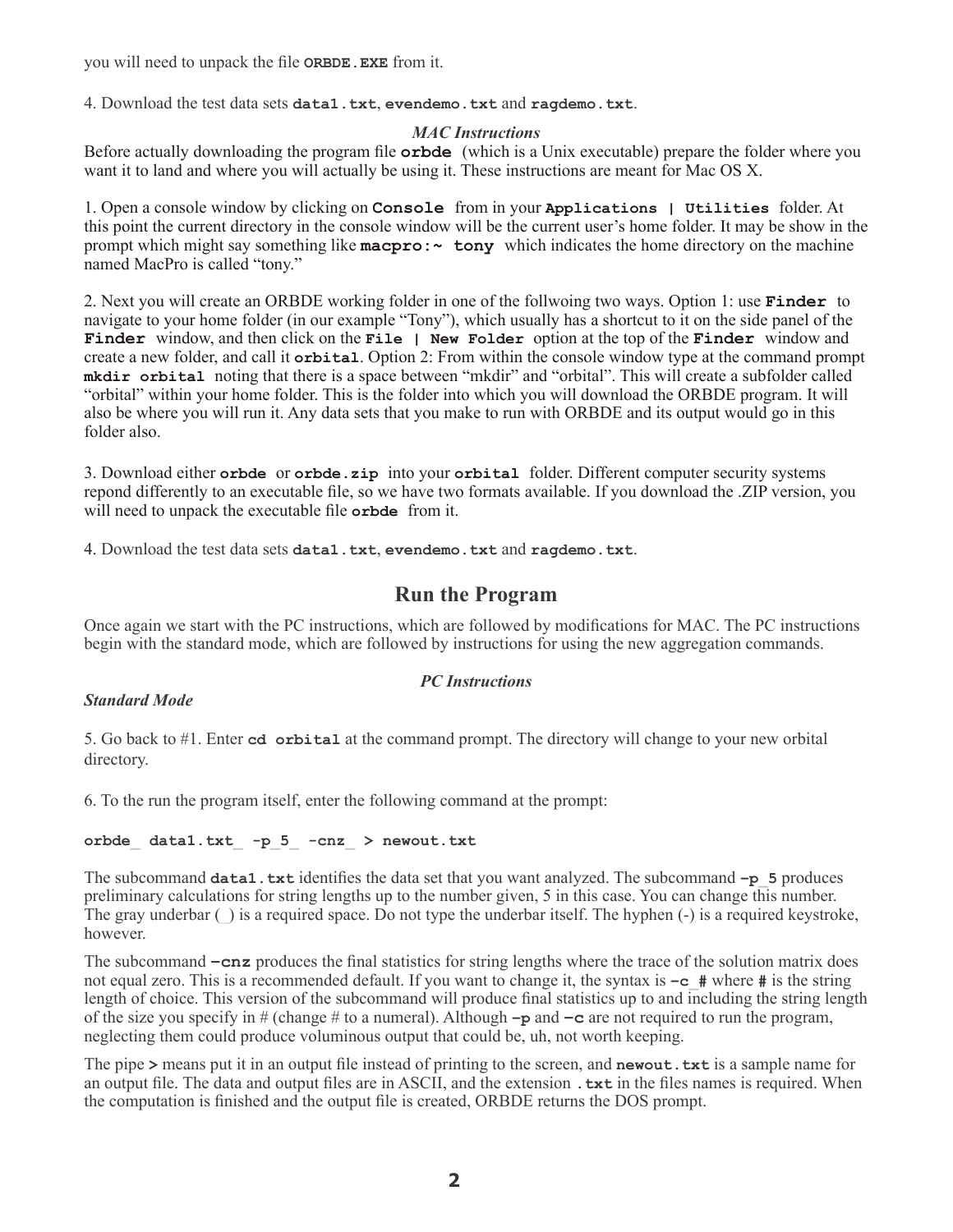## *Aggregation Mode*

When ORBDE operates in the standard mode, it reads each *keystroke* as an event. When it operates in aggregation mode, it reads each *line* of data as an event. In the first part of the aggregation process ORBDE tallies the lines of code patterns and renames each one as a single letter. The standard ORBDE routine is then applied to the new set of single letters.

There are two types of aggregation modes in ORBDE. The first, for *ragged lines*, allows you to apply multiple codes from one set of codes to an event. To execute ORBDE using this option, use the command **-Ar** in the following syntax:

**orbde\_ data1.txt\_ -p\_5\_ -cnz\_ -Ar > newout.txt**

The second mode, even lines, allows you to apply codes from multiple variables, each of which contains multiple categories. ORBDE then expects to read the same number of characters for each line of data. To execute ORBDE using this option, use the command **-Ae** in the following syntax:

#### **orbde\_ data1.txt\_ -p\_5\_ -cnz\_ -Ae > newout.txt**

A third subcommand allows you to check the possible aggregation codes without running the analysis. This option might be used by researchers who want to probe their coding systems and perhaps make some adjustments. To use this option for aggregate only, type **-Ao** in the syntax above in place of **-Ar** or **-Ae.**

A fourth subcommand for aggregation that can be used optionally with either **-Ar** or **-Ae**. The first step in the aggregation process could conceivably produce a large number of codes that only appear once, and each of them is given its own letter code for further analysis. Some researchers might prefer to lump all the single-appearances into one code, e.g. "none of the above." The command **-Az** will produce that result, and it can be executed using the following syntax:

#### **orbde\_ data1.txt\_ -p\_5\_ -cnz\_ -Ae -Az > newout.txt**

#### *MAC Instructions*

The execution command is **./orbde** . All other subcommands and syntax are the same as for PC. Once again the data and output files are in ASCII text and so the extension **.txt** is helpful in keeping things straight and also ensure that the proper program (a text editor) will automatically open them when you click on them from a **Finder** window. When the computation is finished and the output file is created, ORBDE returns the command prompt.

## **Making Data Sets**

Instructions for the PC version are described first and are followed by modifications for MAC units.

## *PC Instructions*

## *Standard Mode*

ORBDE processes data files that are made in ASCII only. You can make ASCII files using the Windows Notepad program. File names will end with the **.txt** extension automatically. If you prefer the convenience of a spreadsheet, you can copy and paste your spreadsheet contents into a Notepad file. Be sure to eliminate tabs, however, from the Notepad file; ORBDE will return an error message if it encounters tabs.

Some editions of Windows Explorer hide the extensions to file names, so, depending on your version of the software, the ASCII data file will appear in your Windows Explorer directory as the name with or without the extension, e.g. **data1.** ORBDE wants to read **data1.txt** and will return an error message if it does not find it. You can type **dir** at the DOS command prompt and see what file names and extensions are really there and rename files as necessary.

## *Data Contents*

The format for the data itself consists of codes of single keystrokes that denote categories or types of events. You decide what the codes mean. ORBDE accepts a total of 52 possible codes that are designated as letters of the Roman alphabet A to Z upper case and lower case. In other words, the data reader is case sensitive. A set of codes is interpreted by ORBDE as representing exclusive categories.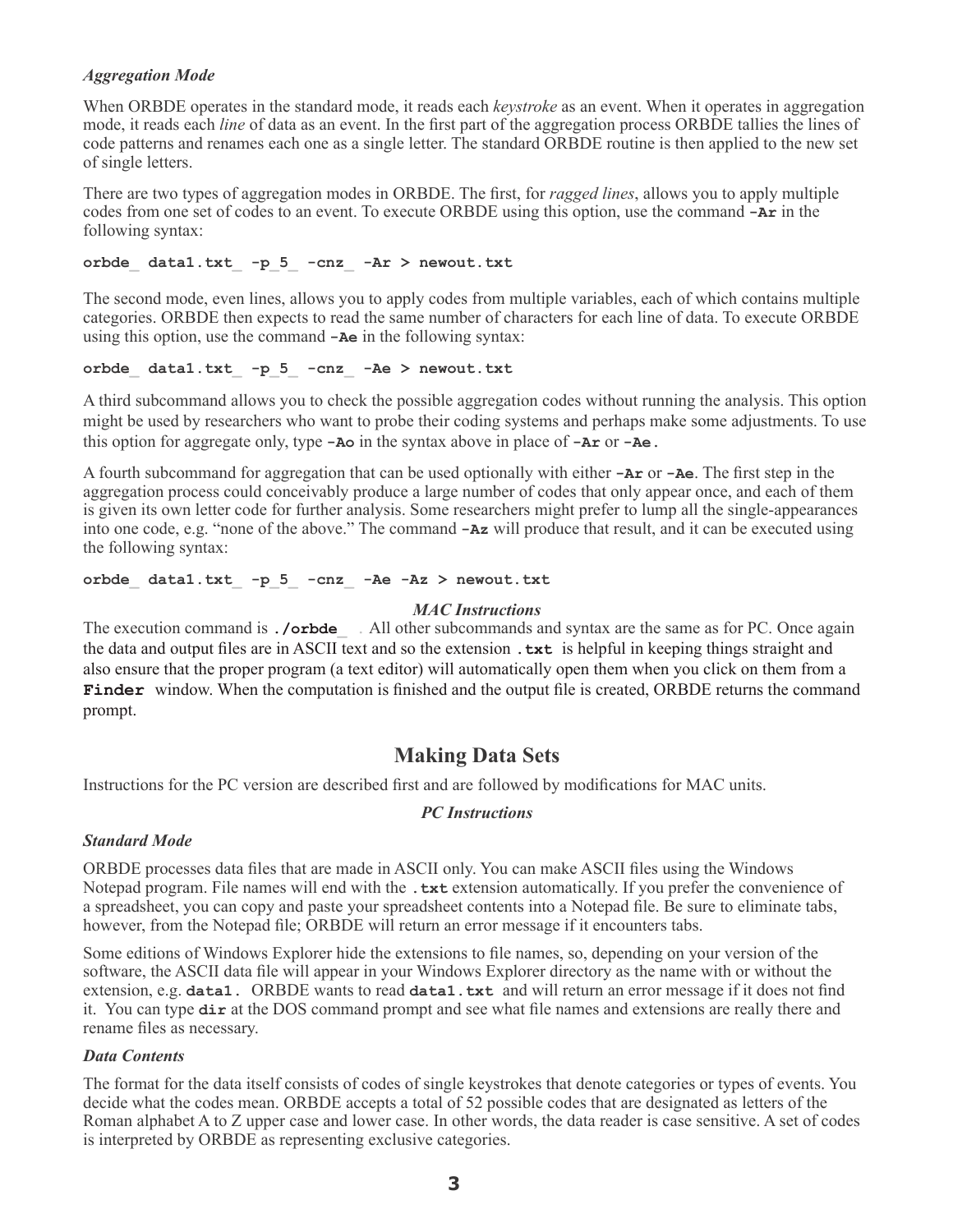Type the sequence of events on a line. Lines can be of any length (up to 80 characters), and they can vary in length. ORBDE reads lines as given and then moves to the next line of type. In other words, it reads across before it reads down. It conveniently ignores hard returns between lines, and you can copy|paste a column from a spreadsheet (lines of one character), which is a common set-up for time series data.

## *Data File Size*

The program is generally friendly to data files of 1000 events before computational overflow sets in. It can actually process data sets of up to 2400 strokes, depending on the values of **–p** and **–c** that you set. In the event of an overflow, you will get the DOS prompt back, and the output file will give an error message. Expect a tradeoff between the number of codes that are active in a set and the length of the data set to produce reasonable computation times and to prevent overflow.

## *Missing data*

ORBDE will treat blanks in your data series as if they did not exist and will attempt to determine string lengths and so forth by joining the last keystroke to the next available keystroke until it runs out of keystrokes. There could be research problems, however, where the missing entries are dependent on other events in the research. In those cases you probably want to code missing entries as another alphabetical category.

## *Aggregation Mode*

If you are using the aggregation mode that expects ragged lines (subcommand **-Ar**), you can apply one or more codes to an event, as you prefer. For instance, if you were coding utterances from a conversation, one utterance might be given only one code, such as "asking a question." Another event, however, could be coded for two or more criteria, such as "asking a question," "cracking a joke," and "offering a new idea." You can apply up to 52 codes to an event, which is the limit of the possible codes associated with one variable.

If you are using the aggregation mode that expects even lines (subcommand **-Ae**), you can apply codes from multiple variables, each of which contains multiple categories. For instance, if the application involved political violence, there could be a code for the nature of the event that was perpetrated, a code for the reaction by the other party, and a code for public opinion immediately afterwards. Each variable is limited to 52 codes as in the standard mode.

*Research management tip #1*: Researchers often have many more variables in their data bases than they care to use for any one particular analysis. It would probably be a worksaver to use a spreadsheet such as EXCEL as the master file for storing all coded variables. Then, for a particular analysis that uses only a subset of the variables, do SAVE AS **newfilename.xls**, delete unwated columns, SAVE. The result can then be exported to an ASCII file for ORBDE analysis.

*Reminder:* ORBDE reads entire lines of data as an event in aggregation mode, so don't forget to put in the line breaks.

## *MAC Instructions*

ORBDE processes data files that are made in ASCII only. You can make ASCII files using the Mac OS X TextEdit program. File names will end with the **.txt** extension automatically. If you prefer the convenience of a spreadsheet, you can copy and paste your spreadsheet contents into a TextEdit file. Be sure to eliminate tabs, however, from the TextEdit file; ORDBE will return an error message if it encounters tabs.

Some versions of OS X hide the extensions to file names, so, depending on your version of the software, the ASCII data file will appear in your **Finder** window as the name with or without the extension, e.g. **data1.**  ORBDE wants to read **data1.txt** and will return an error message if it does not find it. You can type **ls** at the console command prompt and see what file names and extensions are really there and rename files as necessary.

The MAC instructions for data content, data file size, missing data, and aggregation mode are the same as those for the PC version above.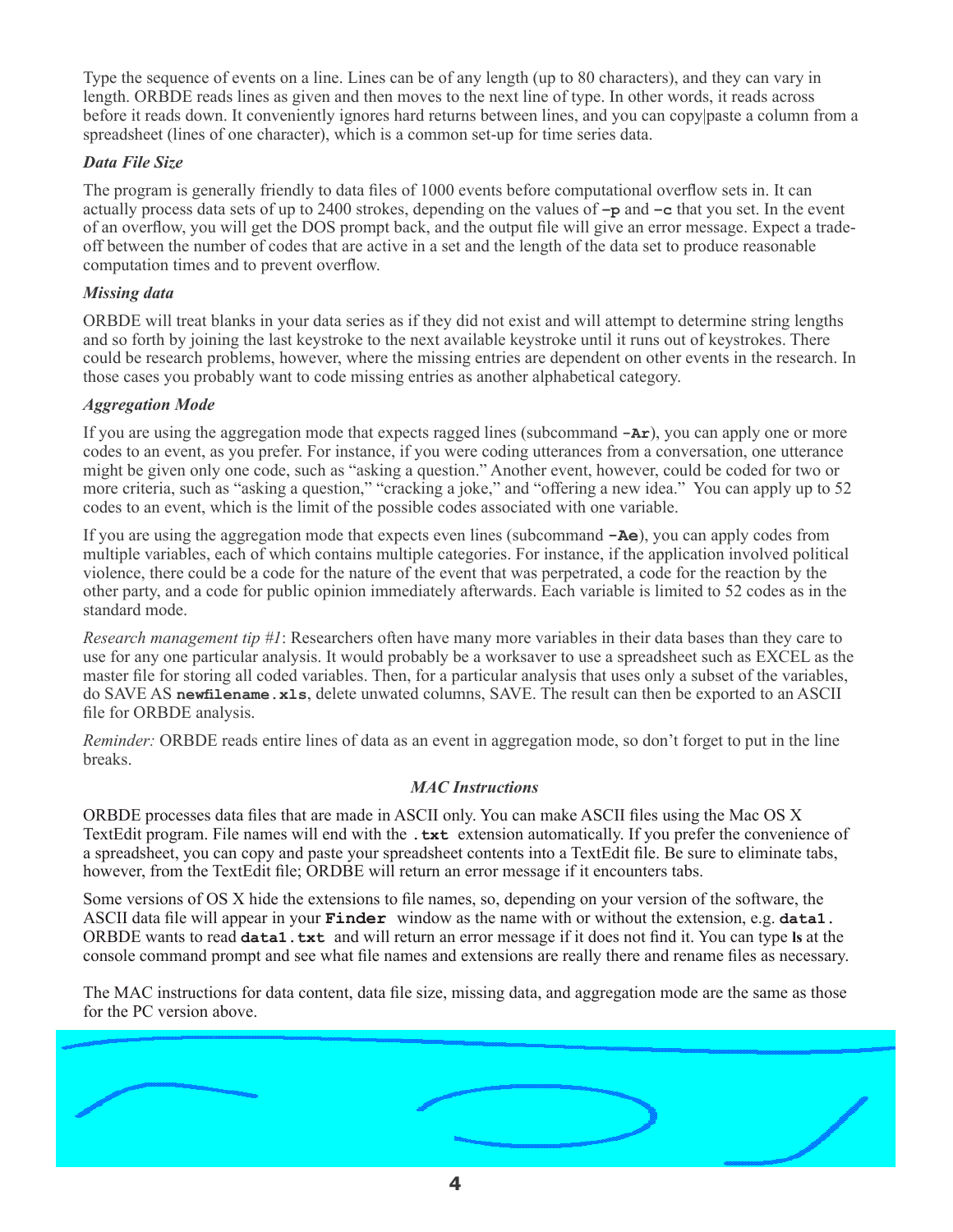## **Output** *Standard Mode*

Your output lands in the ORBITAL folder that you made in Step 2. The file name will be the one you gave it on the command in Step 6 (**newout.txt** in the example). A portion of the output for a test data set that is produced by (or limited by) the **–p\_2** subcommand appears below.

|           |                                                |              | Partial Statistics              |                             |       |               |
|-----------|------------------------------------------------|--------------|---------------------------------|-----------------------------|-------|---------------|
|           |                                                |              |                                 |                             |       |               |
| B         | $\mathbf{V}$                                   |              | 18  12.000  0.300  0.361        |                             |       | 7.298         |
| Α         |                                                |              | $-$ 12 12.000 0.200 0.322 0.000 |                             |       |               |
| D         | $\mathbf{y}$                                   |              | 12 12.000 0.200 0.322 0.000     |                             |       |               |
| C         |                                                | 9            | $12.000$ 0.150 0.285 -2.589     |                             |       |               |
| Ε         |                                                | 9            |                                 | $12.000$ 0.150 0.285 -2.589 |       |               |
|           |                                                |              | Partial Statistics              |                             |       |               |
|           |                                                |              |                                 |                             |       |               |
| <b>BB</b> |                                                | 9            | 5.310 0.153                     |                             |       | $0.287$ 4.749 |
| BC        | $\mathcal{L} = \mathcal{L} \times \mathcal{L}$ | 9            | 2.655                           | 0.153                       | 0.287 | 10.987        |
| ΕA        | $\mathbf{V}$                                   | 9            | 1.770                           | 0.153                       | 0.287 | 14.636        |
| DD        |                                                | $6\,$        | 2.360                           | 0.102                       | 0.232 | 5.599         |
| DE        |                                                | 6            | 1.770                           | 0.102                       | 0.232 | 7.325         |
| AB        |                                                | 6            | 3.540                           | 0.102                       | 0.232 | 3.166         |
| CD        |                                                | 3            | 1.770                           | 0.051                       | 0.151 | 1.583         |
| CB        |                                                | 3            | 2.655                           | 0.051                       | 0.151 | 0.367         |
| AE        |                                                | 3            | 1.770                           | 0.051                       | 0.151 | 1.583         |
| AD        |                                                | 3            | 2.360                           | 0.051                       | 0.151 | 0.720         |
| CA        |                                                | $\mathbf{2}$ | 1.770                           | 0.034                       | 0.115 | 0.244         |

The first line of output shows the number of observations and the number of codes in the coding scheme. Separate tables of partial statistics are given for string lengths of 1 and 2 (statistics for longer string lengths are not shown here). The second column  $\mathbf{rep?}$  shows  $\mathbf{y}$  (= yes) if the code was one that was found to repeat itself proximally; in this case 2 codes proximally repeated and 3 did not. The third column **Freq** is the observed frequency of the code. If this were the final solution, you would only interpret the codes with frequencies  $\geq 2$  (which would be all of them in this example).

The fourth column  $\mathbf{Ex}$  **Freq** is a calculation of expected frequency that will be used in the  $\chi^2$  test. The fifth column **Pr-Obs** is the observed probability for the event. The sixth column **Shan** is a partial calculation of Shannon entropy associated with a particular entry; the completed calculation appears in the output table of final statistics. The final column is a partial calculation of the chi-square test that is associated with a particular code. These partial calculations are included so you can see the relative influence of a particular code on the final statistics.

The second table of partial statistics shows the same information for string lengths of 2. There are 11 duplex codes, of which 1 repeated proximally. Once again, if this were the final solution, you would only interpret the codes with frequencies  $\geq 2$  (which would be all of them in this example).

The table of final statistics for this data set appears below. The data set was deliberately prepared to contain a repeating string of 20 characters. Thus we see the trace decline as *C* increases, but it pops up again at  $C = 20$ . If the string length of 20 had not been implanted, the solution for this data set would be  $C = 4$ .

The final statistics are:  $\text{trM} = \text{trace of a square matrix of symbols followed by symbols. The trace counts the}$ number of symbols that are immediately followed by themselves.  $Ht =$  topological entropy, which is, in limiting conditions, equal to the (largest) Lyaponov exponent.  $D<sub>L</sub>$  = fractal dimension based on the Lyapunov exponent, also known as the Lyapunov dimension. **Chi**<sup>2</sup> is the maximum likelihood  $\chi^2$  test that determines the extent to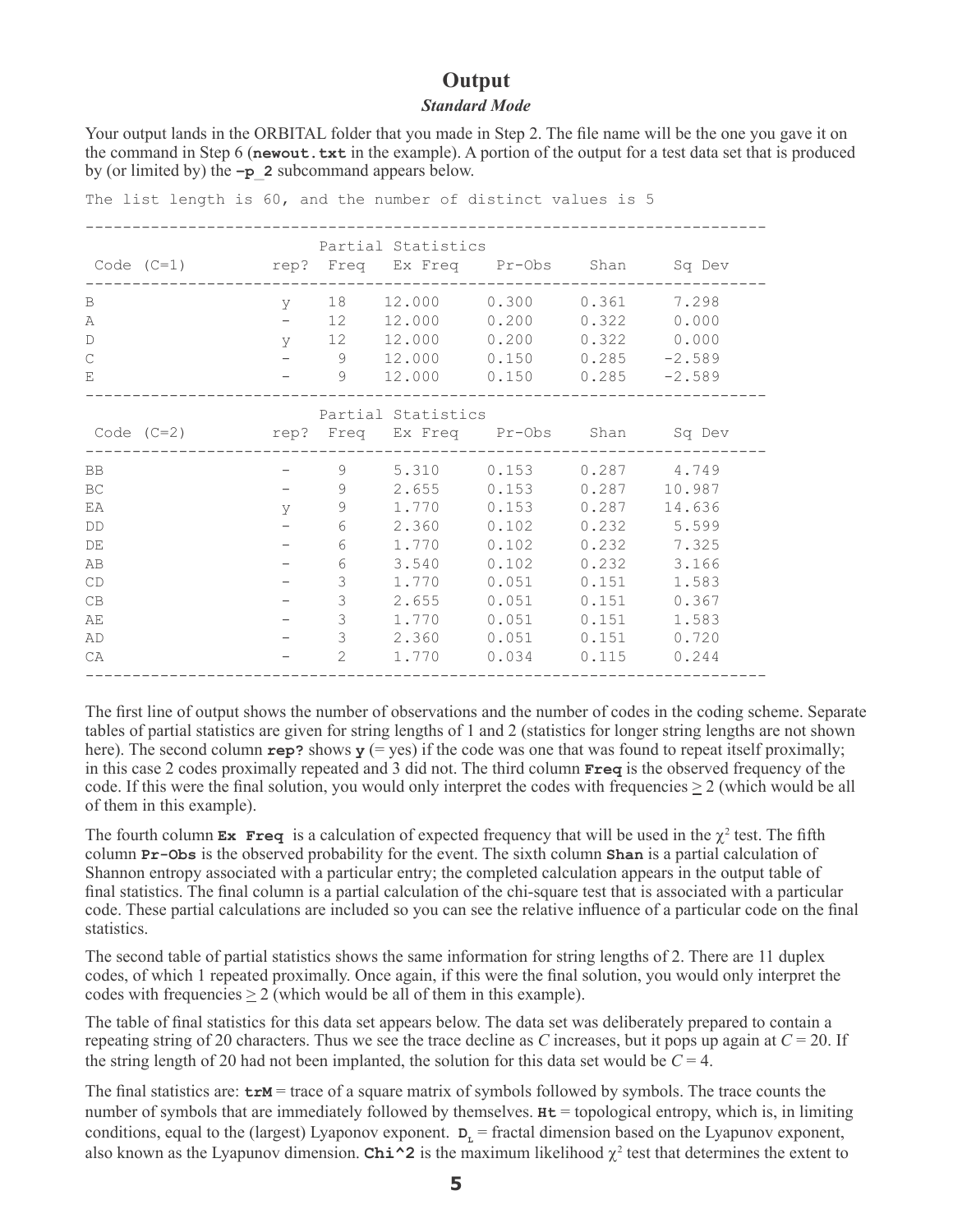|                    |     |                         |                         | Final Statistics            |               |                |                         |                         |
|--------------------|-----|-------------------------|-------------------------|-----------------------------|---------------|----------------|-------------------------|-------------------------|
|                    | trM | Ht                      | D1                      | chi^2                       | df            | $N^{\star}$    | $Phi^2$                 | Hs                      |
| $\mathcal{D}$<br>3 | 2   | 1.000<br>0.000<br>0.000 | 2.718<br>1.000<br>1,000 | 4.240<br>101.915<br>237.429 | 4<br>11<br>16 | 60<br>59<br>58 | 0.071<br>1.727<br>4.094 | 1.574<br>2.278<br>2.676 |
| 4<br>20            | 20  | 0.000<br>0.216          | 1,000<br>1.241          | 387.869<br>2336.287         | 19<br>20      | 57<br>41       | 6.805<br>56.983         | 2.914<br>2.991          |

which of the patterns occurred by chance, based on the observed frequencies of the elements that contribute to the symbol cluster.  $\mathbf{d} \mathbf{f} = \text{degrees of freedom associated with the } \chi^2 \text{ test. } \mathbf{N}^*$  is the number of strings of a particular length, which is used to calculate  $\phi^2$  from  $\chi^2$ . **Phi^2** is an analogue of the familiar correlation-substitute. Unlike the familiar prototype it is not guaranteed to range between 0 and 1. Nonetheless, it is an index of goodness of fit given  $\chi^2$  and  $N^*$ . **Hs** = Shannon entropy.

#### *Aggregation Mode with Ragged Lines*

In the following demo, there was one variable that had six possible codes, A, B, C, D, E, F. The first part of the output shows the correspondence between the original code combinations and the aggregated codes applied by ORBDE. The "number of distinct lines" refers to the number of unique aggregated codes. The remainder of the analysis carries on as usual using the aggregated codes. In this example the final solution worked out to  $C = 4$ using either the minimum *Ht* criterion or the  $\chi^2$  criterion. The list of aggregated code sequences is also shown below. There were many sequences that only appeared once, so only the first two are shown here.

AGGR-ORBDE: The number of lines is 112 and number of distinct lines is 26.

|                        | Frequency Distributions of Code Combinations<br>Original<br>Code Combination |              | Aggregated<br>  Code   Number   Frequency<br>------------------- |       |
|------------------------|------------------------------------------------------------------------------|--------------|------------------------------------------------------------------|-------|
| DE                     | ______________                                                               | Α            | $\overline{4}$                                                   | 0.036 |
| AE                     |                                                                              | $\mathbf B$  | 17                                                               | 0.152 |
| A                      |                                                                              | $\mathsf{C}$ | $\mathbf 1$                                                      | 0.009 |
| DF                     |                                                                              | $\mathbb D$  | $\sqrt{2}$                                                       | 0.018 |
| ADE                    |                                                                              | E            | 6                                                                | 0.054 |
| ABC                    |                                                                              | $_{\rm F}$   | $\overline{c}$                                                   | 0.018 |
| ADEF                   |                                                                              | G            | $\mathbf 1$                                                      | 0.009 |
| CE                     |                                                                              | H            | 5                                                                | 0.045 |
| BF                     |                                                                              | I            | 3                                                                | 0.027 |
| CF                     |                                                                              | J            | $\mathbf 1$                                                      | 0.009 |
| EF                     |                                                                              | K            | $\mathbf 2$                                                      | 0.018 |
| $\mathsf{C}$           |                                                                              | L            | 5                                                                | 0.045 |
| AD                     |                                                                              | М            | $\mathfrak{Z}$                                                   | 0.027 |
| AC                     |                                                                              | N            | $\overline{c}$                                                   | 0.018 |
| <b>BD</b>              |                                                                              | $\circ$      | 30                                                               | 0.268 |
| D                      |                                                                              | $\mathbf P$  | $\mathbf 1$                                                      | 0.009 |
| $\operatorname{BC}$    |                                                                              | $\mathbf Q$  | 7                                                                | 0.063 |
| B                      |                                                                              | $\mathbb R$  | 7                                                                | 0.063 |
| <b>ABD</b>             |                                                                              | S            | $\mathbf 2$                                                      | 0.018 |
| CD                     |                                                                              | T            | $\mathbf 2$                                                      | 0.018 |
| DC                     |                                                                              | U            | $\mathbf 1$                                                      | 0.009 |
| $\mathbb{C}\mathbb{B}$ |                                                                              | V            | $\mathbf 1$                                                      | 0.009 |
| BE                     |                                                                              | Ŵ            | $\sqrt{2}$                                                       | 0.018 |
| <b>BCE</b>             |                                                                              | Χ            | 3                                                                | 0.027 |
| CDF                    |                                                                              | Y            | $\mathbf 1$                                                      | 0.009 |
| CDE                    |                                                                              | $\rm{Z}$     | 1                                                                | 0.009 |
|                        |                                                                              |              |                                                                  |       |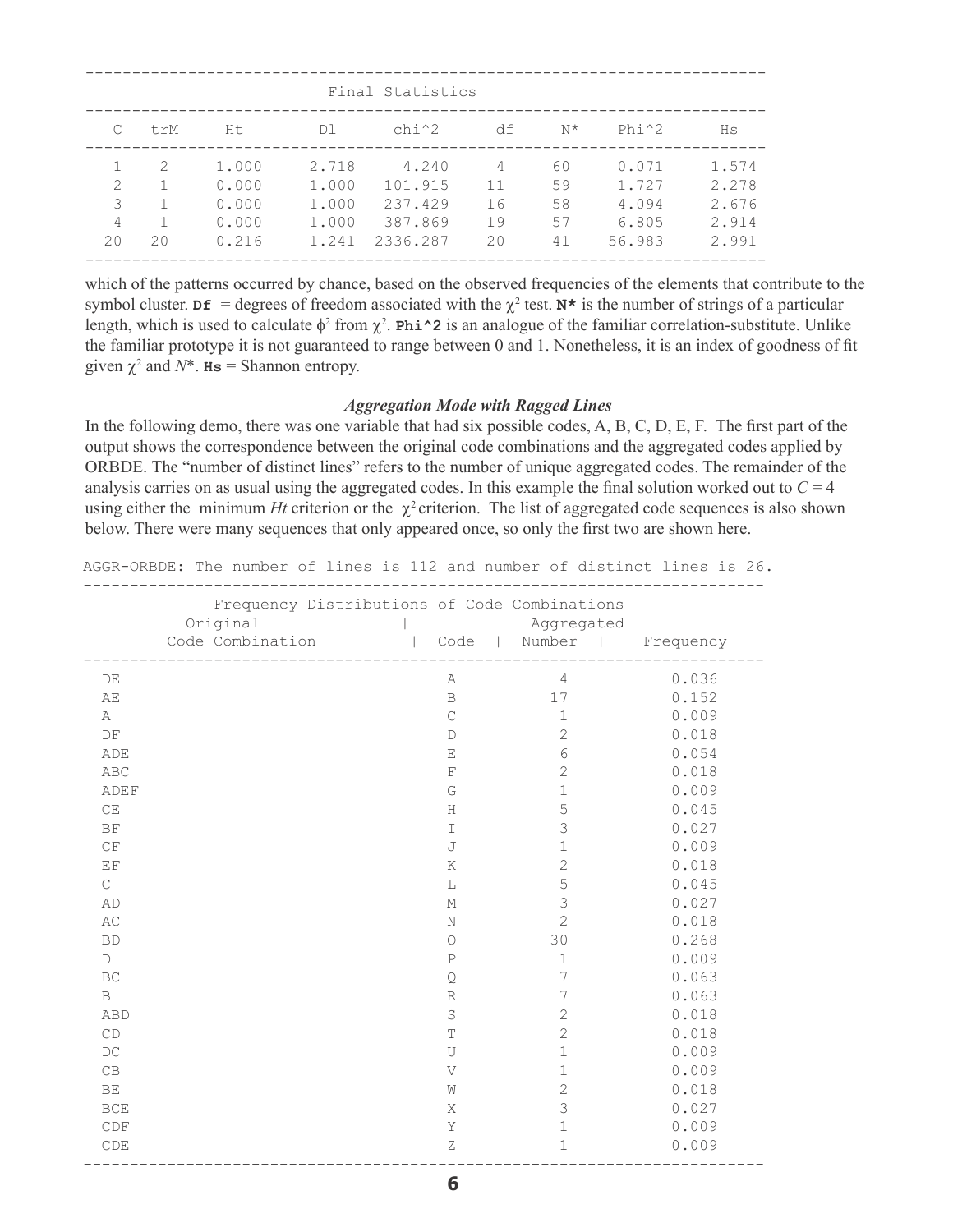*Research management tip #2*: We recommend that the codes in your system be applied in the same (alphabetical) order for each event. ORBDE treats sequences such as AB as different from BA, even though the two are meant to have the same meaning.

|              |               |       |                   |              | Final Statistics                                  |       |     |       |                |
|--------------|---------------|-------|-------------------|--------------|---------------------------------------------------|-------|-----|-------|----------------|
| C            | trM           |       |                   |              | Ht Dl chi^2 df N* Phi^2                           |       |     |       | Hs             |
| $\mathbf{1}$ | 4             |       |                   |              | 2.000 7.389 131.720                               | 25    | 112 |       | 2.670<br>1.176 |
| $\mathbf{2}$ | 3             |       |                   |              | $0.792$ 2.209 95.570                              | 12    | 111 |       | 0.861<br>3.649 |
| 3            | $\mathcal{S}$ |       |                   |              | $0.528$ 1.696 141.649 10                          |       | 110 |       | 1.288<br>4.105 |
| 4            | 2             | 0.250 |                   |              | 1.284 141.341 10                                  |       | 109 |       | 1.297 4.443    |
|              |               |       |                   |              | Partial Statistics                                |       |     |       |                |
|              |               |       |                   |              | Code $(C=4)$ rep? Freq Ex Freq Pr-Obs Shan Sq Dev |       |     |       |                |
| 0000         |               |       | $\qquad \qquad -$ | 6            | $0.561$ $0.055$ $0.160$ $14.218$                  |       |     |       |                |
| <b>BBBB</b>  |               |       |                   | 3            | $0.058$ 0.028                                     |       |     | 0.099 | 11.845         |
| 0000         |               |       | У                 | 3            | $0.131$ $0.028$                                   |       |     |       | $0.099$ 9.395  |
| QBBB         |               |       | У                 | 2            | $0.024$ $0.018$                                   |       |     |       | 0.073 8.860    |
| LBBB         |               |       |                   | $\mathbf{2}$ | 0.017                                             | 0.018 |     | 0.073 | 9.533          |
| <b>OOOS</b>  |               |       |                   | $\mathbf{2}$ | 0.037                                             | 0.018 |     | 0.073 | 7.958          |
| 0000         |               |       |                   | $\mathbf{2}$ | 0.131                                             | 0.018 |     | 0.073 | 5.453          |
| 0000         |               |       |                   | $\mathbf{2}$ | 0.131                                             | 0.018 |     | 0.073 | 5.453          |
| 0000         |               |       |                   | 2            | $0.131$ $0.018$                                   |       |     |       | $0.073$ 5.453  |
| <b>RRRR</b>  |               |       |                   | 2            | 0.002                                             | 0.018 |     |       | $0.073$ 14.184 |
| <b>JKLD</b>  |               |       |                   | $\mathbf{1}$ | 107.777 0.009                                     |       |     | 0.043 | $-21.682$      |
| KLDA         |               |       |                   | $\mathbf{1}$ |                                                   | 0.009 |     | 0.043 |                |
|              |               |       |                   |              |                                                   |       |     |       |                |
|              |               |       |                   |              |                                                   |       |     |       |                |
|              |               |       |                   |              |                                                   |       |     |       |                |
|              |               |       |                   |              |                                                   |       |     |       |                |
|              |               |       |                   |              |                                                   |       |     |       |                |
|              |               |       |                   |              |                                                   |       |     |       |                |

#### *Aggregated Mode, Even Lines*

In the following demo, there were two variables that had six possible codes, A, B, C, D, E, F. The first part of the output, which starts on the next page, shows the correspondence between the original code combinations and the aggregated codes applied by ORBDE. The nuance here is the report of Kolmogorov-Sinai entropy, which is another measure of topological entropy. Its value defaults to Shannon entropy for one- or twovariable problems.

The solution for this analysis was  $C = 2$  using the *Ht* criterion. The list of aggregated code sequences is also shown for  $C = 2$ . There were many sequences that appeared only once, so only the first is listed in the excerpt from the output.

This example is a case where the  $\chi^2$  criterion did not resolve an ambiguity between the values of C in the solution as it was intended to do. Instead it indicated that  $C = 1$  could be a better solution, given that there were only two possibilities here. The researcher would then need to inspect the final strings from the two solutions and decide which provided a more cogent or tractable answer to the research problem. Many research problems for which ORBDE is intended could require the analysis of many time series, e.g. one for each participant in the study. In those cases it would be recommended that the researcher apply the same stopping rule to all cases so that comparisons among experimental conditions can be made. On the other hand, watch what happens in the next demo.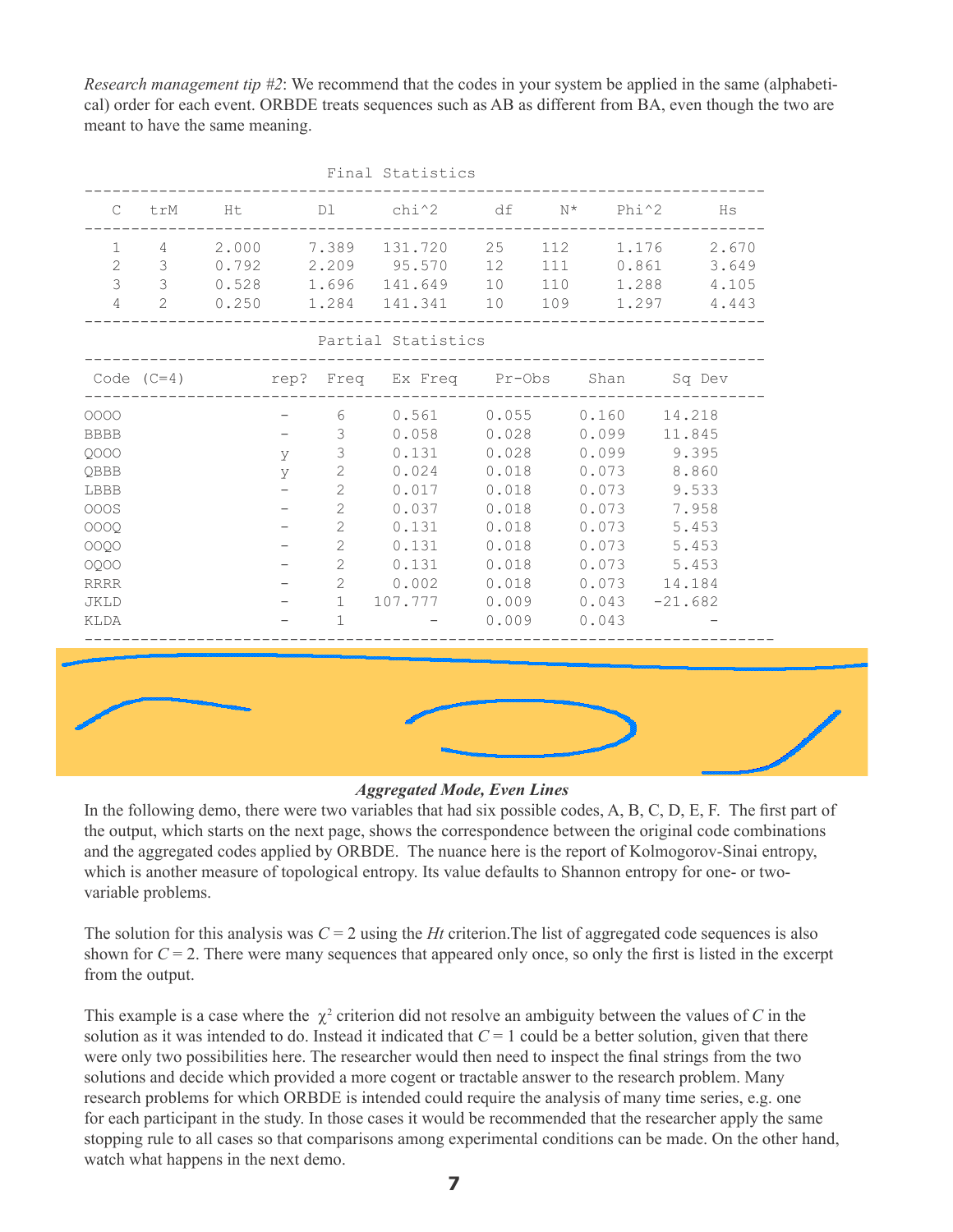|                        | Frequency Distributions of Code Combinations |              |                           |       |
|------------------------|----------------------------------------------|--------------|---------------------------|-------|
|                        | Original                                     |              | Aggregated                |       |
|                        | Code Combination                             |              | Code   Number   Frequency |       |
| DE                     |                                              | Α            | 5                         | 0.071 |
| AЕ                     |                                              | $\mathbf B$  | 6                         | 0.086 |
| DF                     |                                              | $\mathsf{C}$ | 3                         | 0.043 |
| CE                     |                                              | $\mathbb D$  | 5                         | 0.071 |
| ΒF                     |                                              | Ε            | 3                         | 0.043 |
| CF                     |                                              | $\mathbf F$  | 3                         | 0.043 |
| ΕF                     |                                              | G            | $\mathbf{2}$              | 0.029 |
| $\mathbb{C}\mathbb{C}$ |                                              | H            | 5                         | 0.071 |
| СA                     |                                              | I            | $\mathbf 1$               | 0.014 |
| DB                     |                                              | J            | $\mathbf 1$               | 0.014 |
| DD                     |                                              | K            | $\mathbf 1$               | 0.014 |
| BC                     |                                              | L            | 6                         | 0.086 |
| BB                     |                                              | М            | $\mathbf{2}$              | 0.029 |
| CB                     |                                              | N            | 3                         | 0.043 |
| <b>BD</b>              |                                              | $\circ$      | 12                        | 0.171 |
| АC                     |                                              | $\, {\bf P}$ | $\mathbf{2}$              | 0.029 |
| CD                     |                                              | $\mathbf Q$  | $\mathbf{2}$              | 0.029 |
| DC                     |                                              | $\mathbb R$  | $\mathbf 1$               | 0.014 |
| BE                     |                                              | $\rm S$      | 5                         | 0.071 |
| AD                     |                                              | T            | $\mathbf{2}$              | 0.029 |
|                        |                                              |              |                           |       |

-------------------------------------------------------------------------

The number of lines is 70 and number of distinct lines is 20.

AGGR-ORBDE: You have 2 original categorical variables. Kolmogorov-Sinai entropy defaults

to Shannon entropy for  $C = 1$  in the ORBDE output that follows.

|                                                                   |        |   |                                                                       | Final Statistics                                                                          |                                                             |                         |                                            |                                                    |
|-------------------------------------------------------------------|--------|---|-----------------------------------------------------------------------|-------------------------------------------------------------------------------------------|-------------------------------------------------------------|-------------------------|--------------------------------------------|----------------------------------------------------|
| $\mathbb{C}^-$                                                    | trM Ht |   |                                                                       | Dl chi^2 df N* Phi^2 Hs                                                                   |                                                             |                         |                                            |                                                    |
| $\mathbf{1}$<br>$\mathcal{P}$                                     |        |   |                                                                       | 7 2.807 16.566 31.860 19 70 0.455 2.768<br>1 0.000 1.000 25.867 7 69 0.375 3.942          |                                                             |                         |                                            |                                                    |
|                                                                   |        |   |                                                                       | Partial Statistics                                                                        |                                                             |                         |                                            |                                                    |
|                                                                   |        |   |                                                                       |                                                                                           |                                                             |                         |                                            |                                                    |
| $\overline{O}O$<br>OL<br>LO.<br>NO<br>HЕ<br><b>HB</b><br>SS<br>GH |        | y | 3<br>3<br>2<br>$\mathfrak{2}$<br>$\overline{2}$<br>$\mathcal{L}$<br>1 | 5 2.028 0.072 0.190 4.513<br>1.014<br>1.014<br>0.507<br>0.211<br>0.422<br>0.352<br>63.452 | 0.043<br>0.043<br>0.029<br>0.029<br>0.029<br>0.029<br>0.014 | 0.103<br>0.103<br>0.103 | 0.136<br>0.136<br>0.103<br>$0.061 -11.913$ | 3.254<br>3.254<br>2.745<br>4.496<br>3.110<br>3.474 |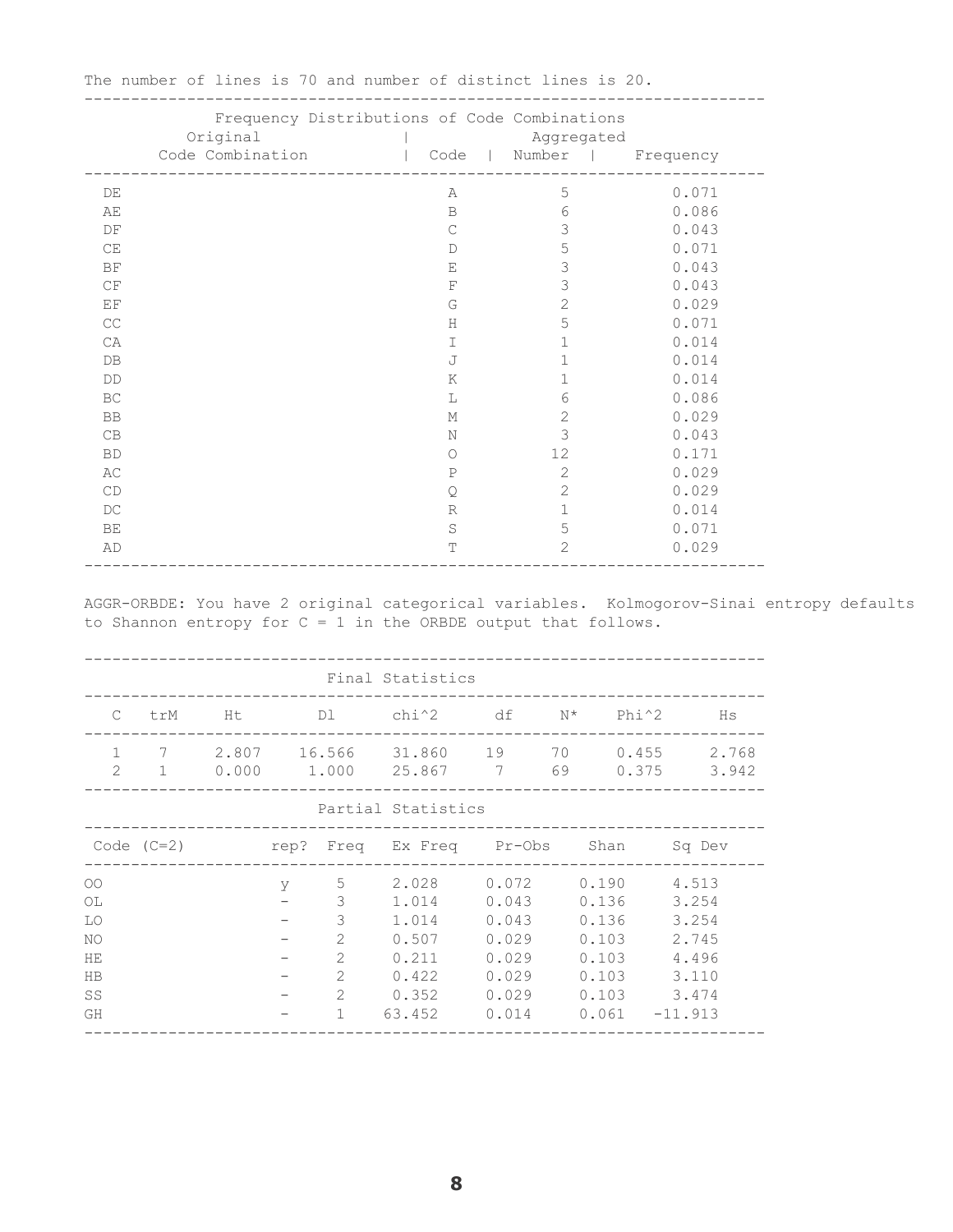## *Even Lines with -Az Subcommand*

The next demonstration repeats the aggregation analysis for even lines with the same data as in the previous demo, but with the **-Az** subcommand added. On the first page of output, all the same sequences of original codes appear, but this time all the codes that had an initial frequency of 1 are given the same aggregate code of lower case z. The substitution not only reduces the number of codes, but also produces a less ambiguous result. The solution is now  $C = 2$  using both the *Ht* and  $\chi^2$  criteria.

|                                                  |              |                              |                                            | Frequency Distributions of Code Combinations |       |                |                    |           |
|--------------------------------------------------|--------------|------------------------------|--------------------------------------------|----------------------------------------------|-------|----------------|--------------------|-----------|
|                                                  |              | Original<br>Code Combination |                                            | Code                                         |       | Aggregated     | Number   Frequency |           |
|                                                  |              |                              |                                            |                                              |       |                |                    |           |
| DE                                               |              |                              |                                            | Α                                            |       | 5              |                    | 0.071     |
| AE                                               |              |                              |                                            | $\, {\bf B}$                                 |       | 6              |                    | 0.086     |
| $\mathop{\rm DF}\nolimits$                       |              |                              |                                            | $\mathsf C$                                  |       | $\mathfrak{Z}$ |                    | 0.043     |
| $\mathbb{C}\mathcal{E}$                          |              |                              |                                            | $\mathbb D$                                  |       | 5              |                    | 0.071     |
| $\rm BF$                                         |              |                              |                                            | Ε                                            |       | 3              |                    | 0.043     |
| $\mathbb{C}\,\mathbb{F}$                         |              |                              |                                            | $\mathbf F$                                  |       | 3              |                    | 0.043     |
| $\operatorname{EF}$                              |              |                              |                                            | G                                            |       | $\overline{c}$ |                    | 0.029     |
| $\mathbb{C}\mathbb{C}$                           |              |                              |                                            | Η                                            |       | 5              |                    | 0.071     |
| СA                                               |              |                              |                                            | Ζ                                            |       | $\mathbf 1$    |                    | 0.014     |
| ${\rm DB}$                                       |              |                              |                                            | Ζ                                            |       | $\mathbf 1$    |                    | 0.014     |
| $\mathbb{D}\mathbb{D}$                           |              |                              |                                            | Ζ                                            |       | $\mathbf 1$    |                    | 0.014     |
| $\operatorname{BC}$                              |              |                              |                                            | I                                            |       | 6              |                    | 0.086     |
| BB                                               |              |                              |                                            | J                                            |       | $\overline{c}$ |                    | 0.029     |
| $\mathbb{C}\mathbb{B}$                           |              |                              |                                            | Κ                                            |       | $\mathfrak{Z}$ |                    | 0.043     |
| <b>BD</b>                                        |              |                              |                                            | L                                            |       | 12             |                    | 0.171     |
| AC                                               |              |                              |                                            | М                                            |       | $\overline{2}$ |                    | 0.029     |
| $\mathbb{C}\mathbb{D}$                           |              |                              |                                            | Ν                                            |       | $\overline{2}$ |                    | 0.029     |
| $\mathbb{D}\mathbb{C}$                           |              |                              |                                            | $\boldsymbol{Z}$                             |       | $\mathbf 1$    |                    | 0.014     |
| BE                                               |              |                              |                                            | $\circ$                                      |       | 5              |                    | 0.071     |
| AD                                               |              |                              |                                            | Ρ                                            |       | $\overline{2}$ |                    | 0.029     |
|                                                  |              |                              |                                            | Final Statistics                             |       |                |                    |           |
| С                                                | trM          | Ht                           | Dl                                         | chi^2                                        | df    | $N^{\star}$    | Phi^2              | Ηs        |
| 1                                                | 8            | 3.000                        | 20.086                                     | 20.198                                       | 16    | 70             | 0.289              | 2.689     |
| $\overline{2}$                                   | $\mathbf{1}$ | 0.000                        | 1.000                                      | 36.768                                       | 9     | 69             | 0.533              | 3.901     |
|                                                  |              |                              |                                            | Partial Statistics                           |       |                |                    |           |
|                                                  |              |                              |                                            |                                              |       |                |                    |           |
| Code $(C=2)$                                     |              |                              |                                            | rep? Freq Ex Freq Pr-Obs Shan                |       |                |                    | Sq Dev    |
| ГT                                               |              |                              | $\mathsf S$<br>У                           | 2.028                                        | 0.072 |                | 0.190              | 4.513     |
| $\mathbb{L}\, \mathbb{I}$                        |              |                              | $\mathfrak{Z}$<br>$\overline{\phantom{0}}$ | 1.014                                        | 0.043 |                | 0.136              | 3.254     |
| IL                                               |              |                              | $\mathfrak{Z}$                             | 1.014                                        | 0.043 |                | 0.136              | 3.254     |
| $\mbox{Z} \; \mbox{Z}$                           |              |                              | $\sqrt{2}$                                 | 0.225                                        | 0.029 |                | 0.103              | 4.367     |
| $\mathop{\rm z}\nolimits\mathop{\rm I}\nolimits$ |              |                              | $\mathbf{2}$                               | 0.338                                        | 0.029 |                | 0.103              | 3.556     |
| ΚL                                               |              |                              | $\mathbf{2}$                               | 0.507                                        | 0.029 |                | 0.103              | 2.745     |
| $\rm HE$                                         |              |                              | $\mathbf{2}$                               | 0.211                                        | 0.029 |                | 0.103              | 4.496     |
| $_{\rm HB}$                                      |              |                              | $\mathbf{2}$                               | 0.422                                        | 0.029 |                | 0.103              | 3.110     |
| $\circlearrowright\circlearrowright$             |              |                              | $\sqrt{2}$                                 | 0.352                                        | 0.029 |                | 0.103              | 3.474     |
| $\mathbb{C}\mathbb{A}$                           |              |                              | $\mathbf 1$                                | 62.889                                       | 0.014 |                | 0.061              | $-14.385$ |

**9**